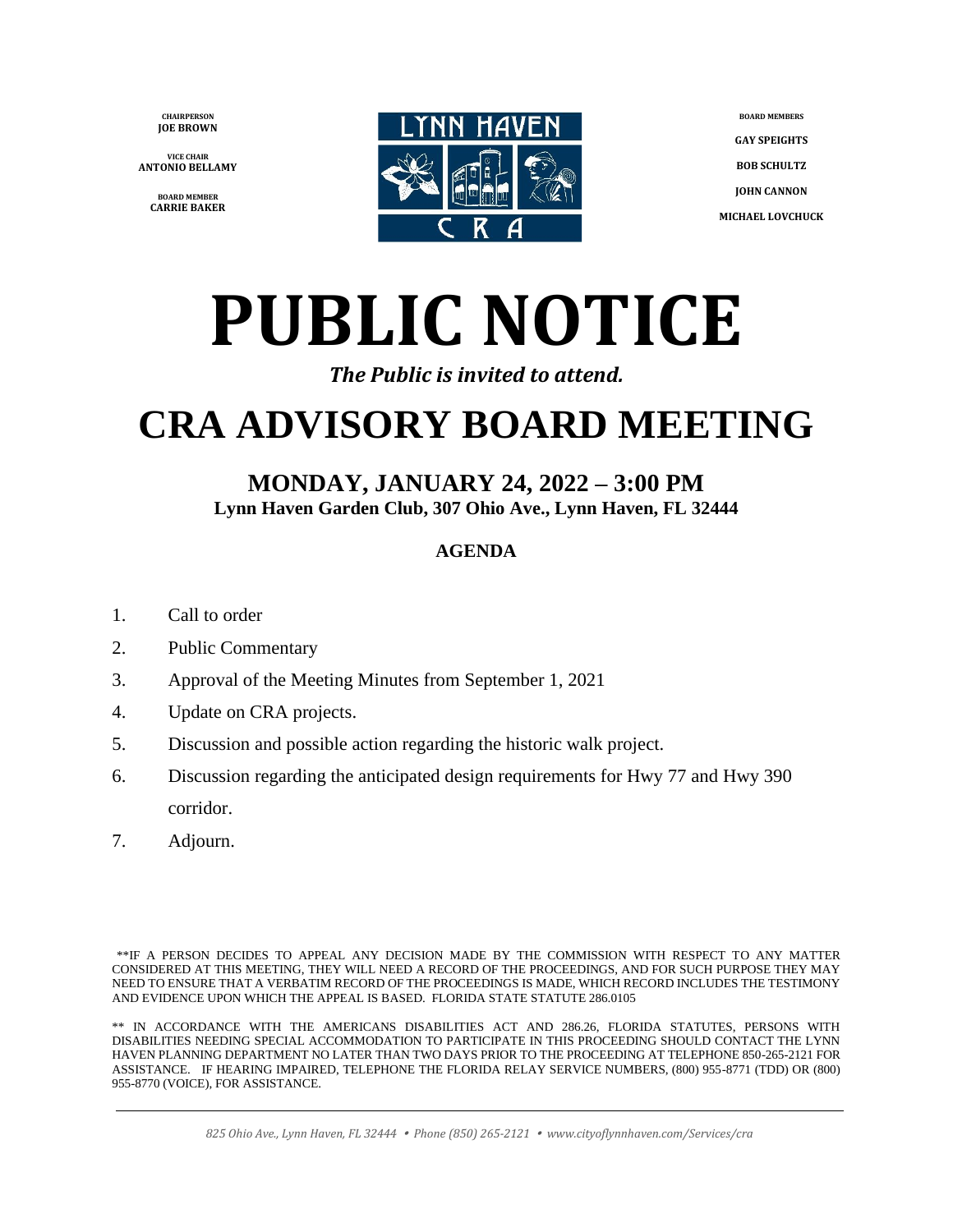

## CRA ADVISORYBOARD MEETING MINUTES

**Meeting Date:** September 1, 2021, 3:00 PM **Location:** Lynn Haven Garden Club

307 Ohio Ave., Lynn Haven, FL 32444

**TOPIC No.1. Meeting Called to Order by:** Joe Brown at 3:08 PM **Present Board Members:** Joe Brown, Bob Schultz, Gay Speights **Absent Board Members:** Carrie Baker (excused), Antonio Bellamy **Staff:** Bernd "Ben" Janke, CRA Director **Public Audience**: Karen Napier, Ms. Beshearse, Jody Moore, Richard Walker (3:27pm)

#### **TOPIC No.2: Public Commentary:** None.

**TOPIC No.3: Approval of Meeting Minutes from June 21, 2021:** Gay Speights entertained a motion to approve the meeting minutes as presented. Bob Schultz second the motion. Approved unanimously.

**TOPIC No.4: Discussion regarding the proposed changes to the ULDC ordinance #1117:** Joe Brown provided an overview what the City Commission discussed so far regarding the proposed ordinance. Mr. Janke explained the proposed ordinance changes. Ms. Gay Speights commented on the proposed changes. Jody Moore commented. Ms. Speights was not in favor of the current lot split option. Richard Walker talked about Lynn Haven's "historical area". Mr. Walker talked about his immediate neighborhood. In his opinion, the split lots don't have any utilities and the new houses are too expensive. Karen Napier commented. She would be open to design guidelines for residential homes. Ms. Jody Moore commented that she lives at College Point which is unincorporated Bay County. Mr. Walker commented about loss of trees, fences in backyards, and infrastructure impacts. Ms. Beshearse expressed her concern that the ordinance doesn't address any even number of lots. Mr. Joe Brown commented that the ordinance would not support current real estate market needs. Ms. Karen Napier commented. Ms. Jody Moore commented. Mr. Walker commented. Bob Schultz commented that he likes the way it is. He still doesn't know why they would support a change like that. Joe Brown agreed with Bob's opinion. Ben Janke clarified the memo he wrote about this ordinance.

Ms. Gay Speights entertained a motion to recommend not to proceed with the proposed ordinance. Bob Schultz second the motion. After further discussion, motion was withdrawn.

Jody Moore commented. Ms. Beshearse would not be in favor of the proposed ordinance because it is unclear. Jody Moore commented. Rich Walker commented. Joe Brown said it needs some more research.

Ms. Gay Speights entertained a motion to recommend re-drafting the proposed ordinance in order to remove any ambiguous language. For example, chart information and anticipated effective date. Bob Schultz second the motion. Approved unanimously.

Karen Napier asked a question about the CRA project list.

**TOPIC No.5: Adjourn:** Meeting was adjourned at 4:55 PM.